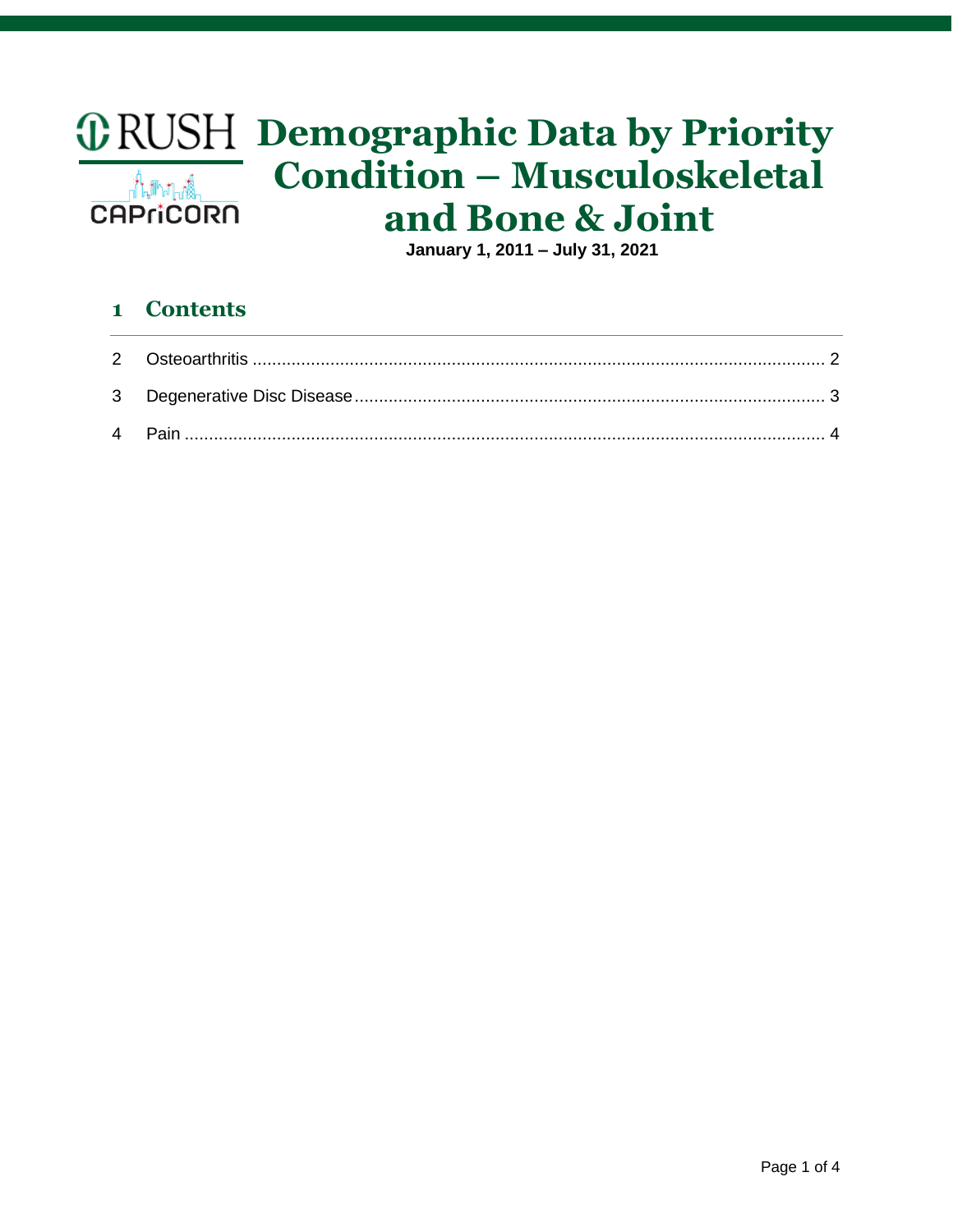# <span id="page-1-0"></span>**2 Osteoarthritis**

#### **Total Patient Count:** 130,260

White 79,202 (60.80%) Black or African American 32,966 (25.31%) Asian 2384 (1.83%) Other 14,002 (10.75%) Unknown 1706 (1.31%)

### **Race Count of Unique Patients**

#### **Ethnicity Count of Unique Patients**

Hispanic or Latinx 16,124 (12.38%) Not Hispanic or Latinx 113,004 (86.75%) Unknown 1132 (0.87%)

## **Sex Count of Unique Patients**

| Male    | 51,921 (39.86%) |
|---------|-----------------|
| Female  | 78,339 (60.14%) |
| Unknown | $0(0.00\%)$     |

## **Age** Count of Unique Patients

| <18   | 100 (0.08%)     |
|-------|-----------------|
| 18-24 | 508 (0.39%)     |
| 25-44 | 9912 (7.61%)    |
| 45-64 | 46,087 (35.38%) |
| 65-74 | 36,649 (28.14%) |
| >75   | 37,004 (28.41%) |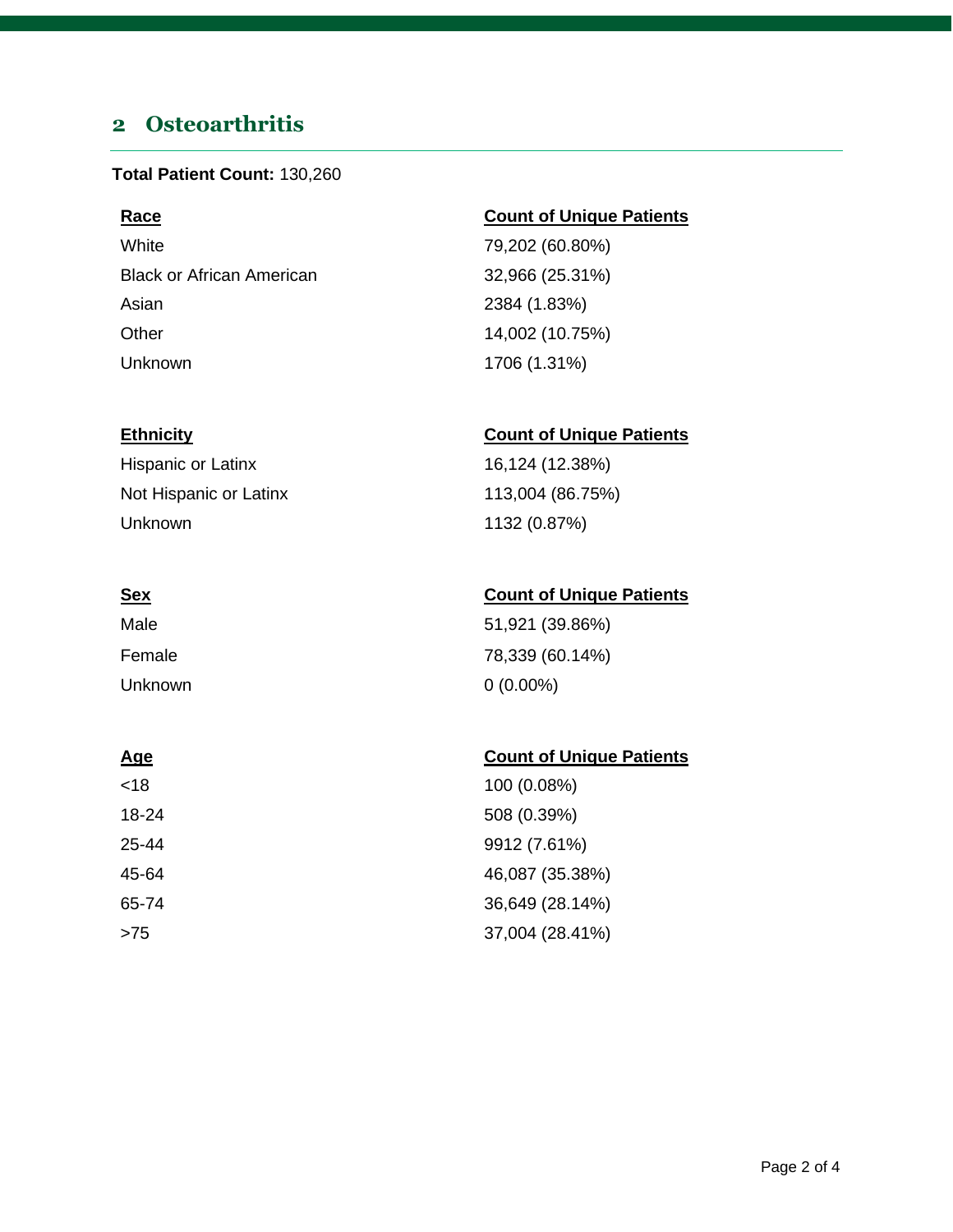# <span id="page-2-0"></span>**3 Degenerative Disc Disease**

#### **Total Patient Count:** 9477

White 6080 (64.16%) Black or African American 2069 (21.83%) Asian 223 (2.35%) Other 1014 (10.70%) Unknown 91 (0.96%)

Hispanic or Latinx 1134 (11.97%) Not Hispanic or Latinx 8281 (87.38%) Unknown 62 (0.65%)

| Male    | 4035 (42.58%) |
|---------|---------------|
| Female  | 5442 (57.42%) |
| Unknown | $0(0.00\%)$   |

## **Age** Count of Unique Patients

| <18   | $<$ 12 (0.07%) |
|-------|----------------|
| 18-24 | 35 (0.37%)     |
| 25-44 | 1374 (14.50%)  |
| 45-64 | 4428 (46.72%)  |
| 65-74 | 2015 (21.26%)  |
| >75   | 1618 (17.07%)  |

### **Race Count of Unique Patients**

## **Ethnicity Count of Unique Patients**

### **Sex Count of Unique Patients**